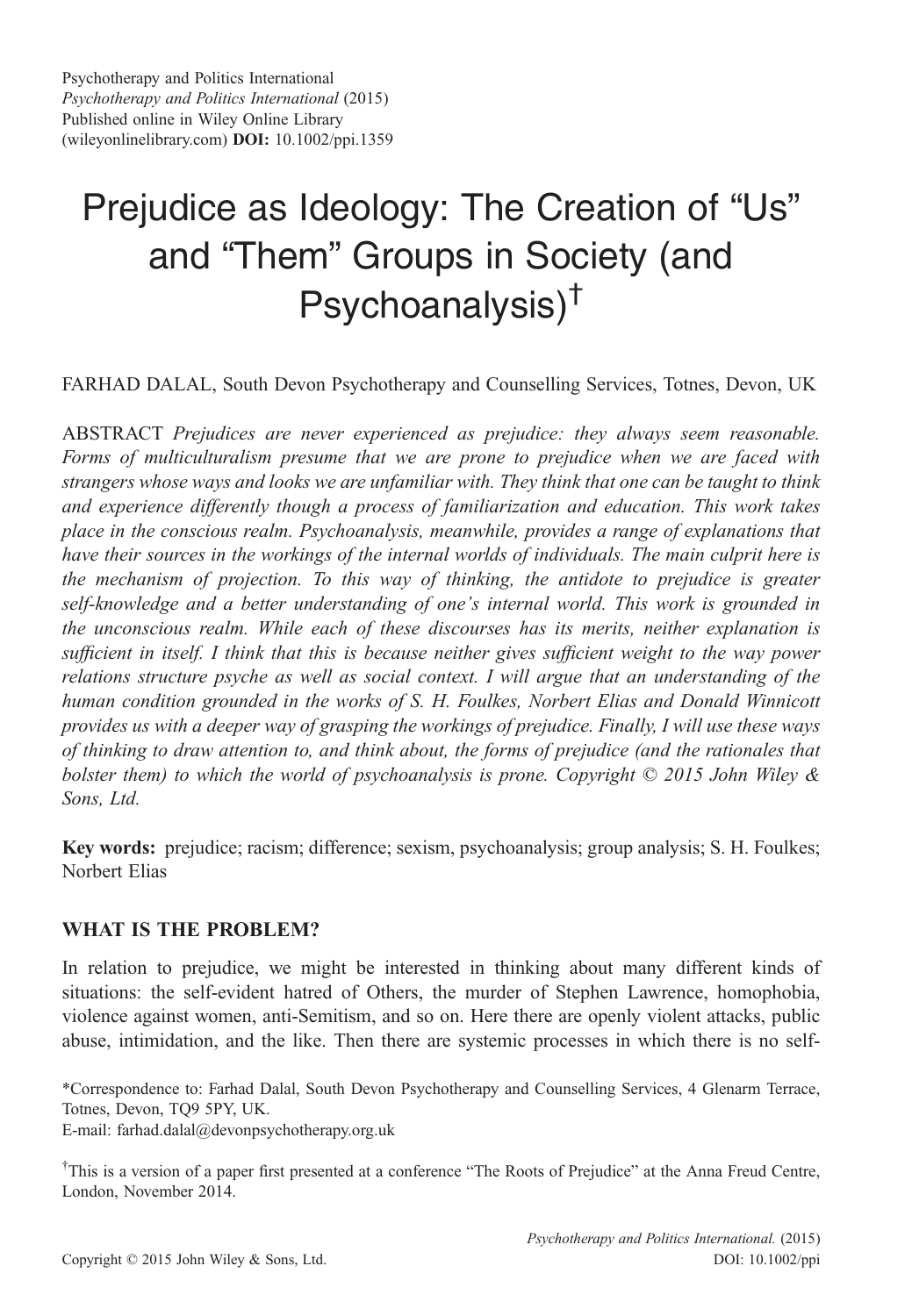evident violence nor individual villains; for example, a newspaper headline tell us that the UK has "14,000 professors – but only 50 are black" (Shepherd, 2011). Another tells us that in the 2010 season of the BBC Proms concerts "only 1.6% of the conductors and 4.1% of the composers … [were] women" (Thorpe, 2010). There are other situations again, in which some mix of the two seems to be at play, "Police [are] up to 28 times more likely to stop and search black people" (Dodd, 2012). Because this article was initially delivered to a conference taking place in the Freud Museum in London, it seemed reasonable to inquire into whether psychoanalytic discourse and some of the engagements in the clinical setting should be subject to the same sort of scrutiny. Psychoanalytic discourse tends to view itself as an explanation for, and solution to, the problem but less apparent to itself are the ways in which it is also an expression and a manifestation of the problem.

How are we to understand this mix and range of phenomena? Are they different *kinds* of processes or manifestations of the same thing? Is the notion of prejudice appropriate to any of these situations? What of the notion of phobia in terms like homophobia or Islamophobia? For me, the term "prejudice" is somewhat old fashioned; I recall the phrase "colour prejudice" from the 1960s, when it was commonplace. Prejudice, pre-judgement, has connotations with cognitive processes, errors of judgement, mistaken beliefs, and so on. This aspect of prejudice with its connotations of mistaken ideation make it seem somewhat mild. What, if anything, has it to do with the images of violence and oppression that we have just touched on?

#### IGNORANCE: MULTICULTURALISM AND PSYCHOANALYSIS

Multiculturalism, beginning in the 1960s, used the language of prejudice and thought that prejudice was born of ignorance. It was presumed that we naturally fear the unfamiliar and so treat it badly. From this perspective, the solution to the problem consisted of a process of familiarization and education: of learning and understanding the ways of the Other. The belief is that when we become familiars we will no longer be prone to treating them badly; we will accept them in their difference – hence the adage "different but equal".

What psychoanalysis adds to this picture is the idea of projection. The thinking here is that the empty space, the realm of ignorance, becomes readily available for projection. Elements of the self that are disparaged, feared or just plain difficult are split off from consciousness; the knowledge of their existence is repressed, and they are projected into various Others. This results in "them" coming to be experienced as contemptible and frightening. Being the containers of all the unwanted aspects of the self, it is important that "they" be kept at a distance from "us".

In the main, the psychoanalytic view of prejudice is that the problem is psychological rather than sociological. Therefore, the solution must also be psychological. The psychological task is to understand and accept the denigrated parts of oneself which will result in less necessity to denigrate the Other.

We can see then that both the multiculturalists and the psychoanalysts think that knowledge and information will help solve the problem of the unfair treatment of Others born of prejudice. The difference between the two positions is that the multiculturalists think that it is through gaining knowledge of the Other and their ways that change follows, while the psychoanalysts think that it is through gaining knowledge of the Self that change will occur. The work of multiculturalism is in the conscious world, and that of psychoanalysis in the unconscious world.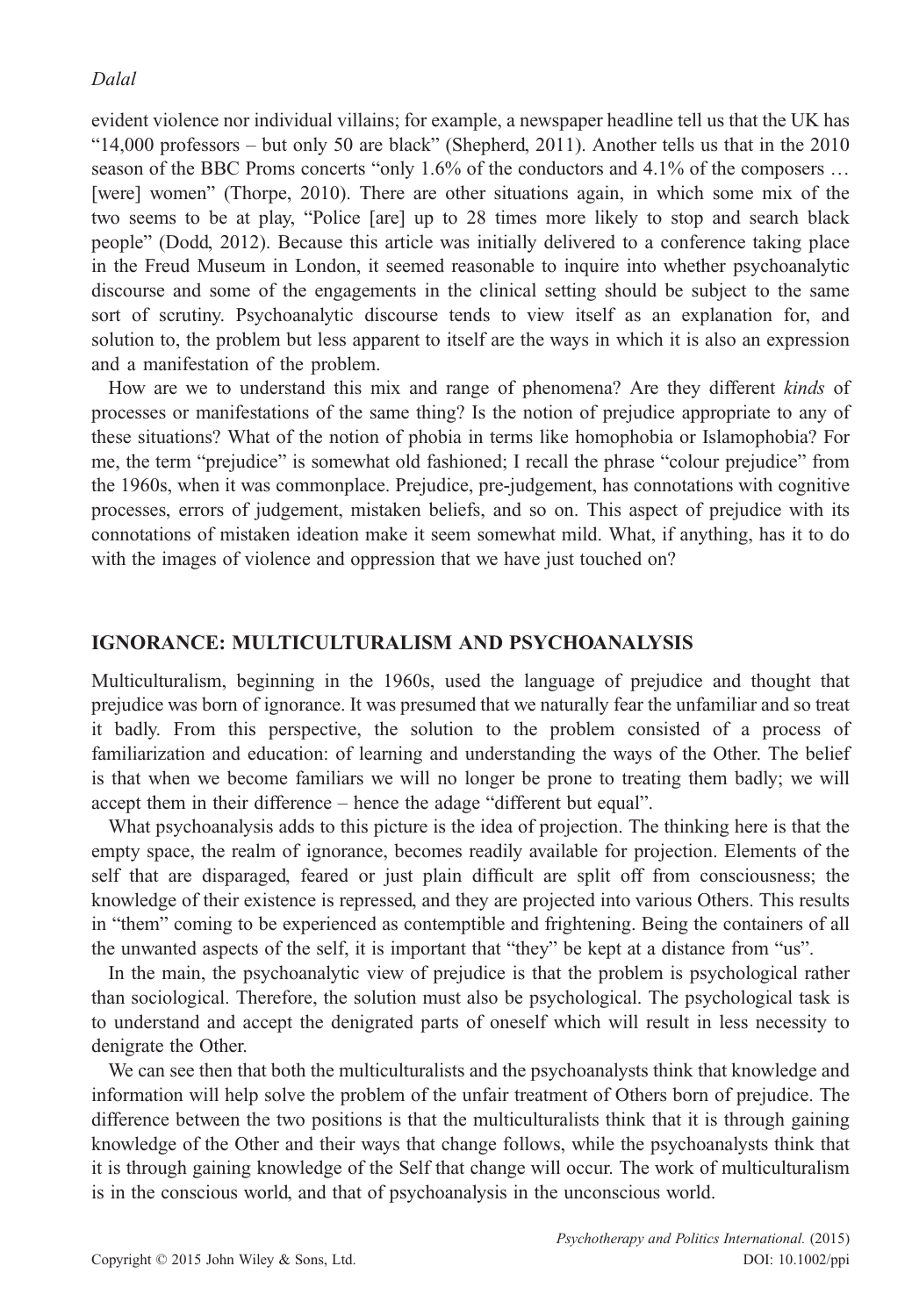There is much to be said for these paradigms but in themselves neither is sufficient nor full enough. For example, take the question of ignorance and strangeness. The females of a society are not strangers to the males of that society; they share lives of intimacy and are part of the same culture. Yet we find that women are marginalized and do much less well than men in the job market. Whatever the causes of this, it is not to do with "ignorance" about their exotic cultures as the multiculturalists would have it. The same is true for black people. Almost 400 years of Empire have familiarized the British psyche with the dark folk, and in the last 70 or so years they have been very present in day-to-day life in the UK. Even so, we find the headline about British professors quoted earlier. To these sorts of situations the multiculturalist ethos gives no answer.

## WHAT OF THE PSYCHOANALYTIC EXPLANATIONS?

Psychoanalysis offers four different kinds of explanation for adult behaviours in general, each of which we can apply to the phenomenon of prejudice. The first explanation is akin to transference in the sense that Freud first spoke of it – repeating without remembering. Here, events and behaviours in adult life are said to be repetitions and versions of patterns laid down during infancy and childhood. If these developmental events are repeatedly experienced as traumatic then the adult will behave in disturbed and sometimes aggressive, perhaps racist, ways.

The second kind of explanation draws on the individual/group dichotomy which proposes that racism is some kind of group phenomenon that sweeps individuals up in its path through the process of contagion or something similar. In this way of thinking good people find themselves behaving badly because of being swept up by the group; it is surmised that when in groups individuals lose their civilized sensibilities and revert to some primeval savage state. The third explanation says that we are driven to act in certain ways by our biological and genetic inheritance – specifically, the instincts.

The fourth explanation, and by far the most common, features the mechanisms of splitting, repression, and projection. I will limit myself to this last explanation. The idea of projection is well known: difficulties arising in the internal world of an individual (say aggressive impulses), which cannot be managed for whatever reason, are split off from consciousness, repressed and projected into some object or person in the external world. The individual now comes to experience the object/person as difficult in itself (in this instance, aggressive).

This theory does work, but in a limited way, *at the level of a particular individual*. For example, it would explain why a particular individual comes to develop disparaging feelings towards blacks or some other group of people. However, it does not explain how and why it is that a whole group of people should simultaneously come to hold similar views and feelings towards certain other groups. There is also the issue of why black people rather than (say) nurses should come to be used as containers for these unwanted and problematic aspects of the self. And why is it in one context black people who come to be these receptacles and in another context Protestants, and so on?

One sort of answer to these challenges is to say that these groupings have previously been "socially sanctioned" as deserving of these projections and so are already denigrated. But this answer actually avoids the central issue of how these groupings come to be socially sanctioned in the first place. In addition, this sort of theory does not address what happens to the unwanted aspects of the individuals who constitute these denigrated groups: Black people, Jews, women, for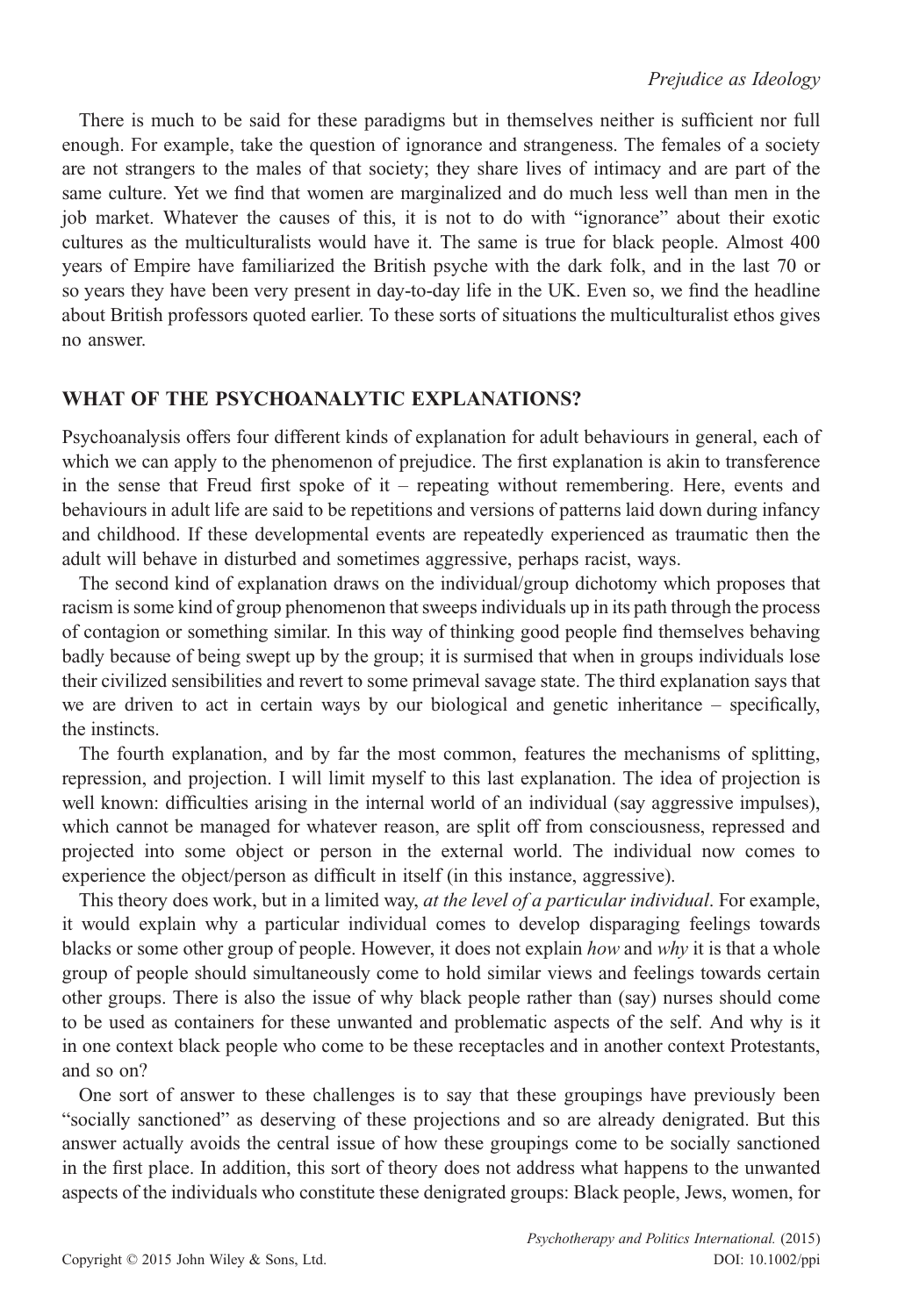example; where are they to project the problematic aspects of their psyches? Are they not going to be allowed the same privilege as their White counterparts of getting rid of problematic aspects of their internal worlds through the mechanism of splitting and projecting? This sort of theory says that the psychological mechanisms of individuals exploit pre-existing social conditions to manage internal psychological difficulties. It does not engage with the problem of how those social conditions, specifically the forms of prejudice that result in racism, sexism, and so on, came to be generated in the first place.

## SIMILARITY AND DIFFERENCE

Notions of similarity and difference have become buzzwords in this territory. However, in the psychoanalytic literature, the notions of similarity and difference are rendered curiously asocial, as though all differences were equivalent. They are not. A stranger knocking unexpectedly at the door will elicit quite different associations and emotions depending on whether "the stranger" is a young Black man, or a White man in a suit. It will also depend on who is opening the door and where the door is. In other words, one cannot leave context out of the analysis. There is no such thing as "the stranger" in the abstract; strangers are always particular, embodied, and situated.

Animosity is by no means the "natural" and inevitable response to meeting a difference. These reactions are bound to be predicated on the meanings attributed to, and associated with that difference. Thus we cannot leave the social context out of the analysis and, if we do leave it out, the analysis is reductive. The thing is that we are never just "strangers" to each other – we are also simultaneously "familiars"; between any two individuals there is an infinity of similarities and differences. I am similar to you by virtue of at least one attribute and, in the same moment, I am different by virtue of at least one other attribute. Thus similarity and differences are not absolutes and neither are they opposites. The experience of similarity and difference can always be deconstructed. For example, in this moment, do you experience me as similar or different to you? Is this experience based on race, culture, ethnicity, or some other category? If you experience me as similar, why are you inclined in that direction at this moment and what have you done with the differences? And if you are experiencing me as different, what have you done with the similarities and why?

My guess is that, in a context like this journal, the similarities and differences that one is likely to find oneself utilizing (and I include myself here) are those to do with "school" – whether Kleinian or Relational or Freudian, whether individual or group, whether political or not, and so on. In sum, the overwhelming majority of the papers in psychoanalytic literature treat the topics of racism and prejudice as a symptom; as the external effect and social expression of internal psychological dynamics.

## ANTI-RACISM

In Britain in the 1970s and 1980s, the anti-racist movement disagreed with the psychoanalytic and multiculturalist reading of events. They accused the psychoanalysts of psychologizing problematic social difficulties and they also took the multiculturalists to task, saying that their thesis of prejudice being born of ignorance was naïve and mistaken. The anti-racists charged both with not taking sufficient account of power relations which drove processes of oppression and marginalization. They argued that, rather than putting energy into analysing the oppressors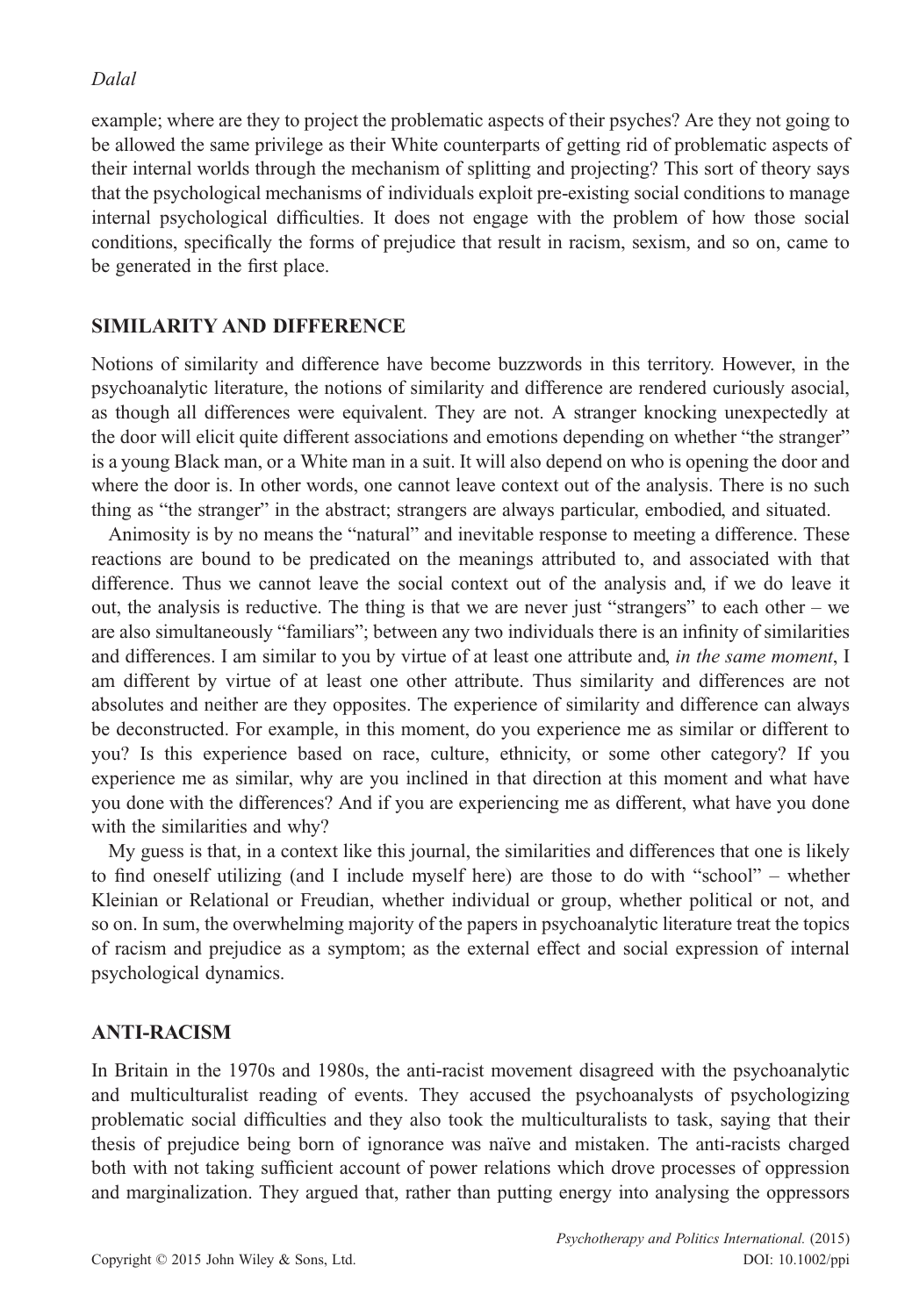or into educating them, one should challenge and change the power structures of the nation. Their militancy brought about many positive changes in British society but they lived in a polarized, too black and white world. For example, they conceded that all people were capable of prejudice but insisted that only whites could be racist because of the formula: Racism = Power + Prejudice. To their way of thinking whites had power and blacks did not; therefore blacks could not by definition be racist. By speaking of power in this way, as something that could be possessed, they gave the impression that power was a "thing", and in doing so they reified it. Despite these problems, the thesis I will develop is in sympathy with the viewpoint of the anti-racists. Of course, it also diverges from it in many important respects. I will begin by unpicking the notion of "them".

## THE MANUFACTURE OF "THEM"

I think we might all agree with the generalization that prejudice emanating from the "'us" is directed towards a "them". The question therefore is what is the relationship between the "us" and the "them"? Is it the case, as our unreflected experience would have it, that varieties of "them" already exist out there in the world, and we merely find them and name them? We know notions of "us" and "them" are meaningful to human identity, and critical to this process is the "difference" that is the basis of the differentiation of the "us" from the "them". But as we noted earlier, we also know that between any two groupings or individuals differences and similarities are both present. The question then becomes, how do we come to settle on one or other difference or similarity as the decider regarding whether X is "one of us" or "one of them"?

If only on this basis we can now assert that human groupings are not simply *found* in nature but in some way they are *made*. What and where are the mechanisms that drive this "making" process? And what role if any does prejudice play in it? Given the infinite number of alternative logical possibilities as to where one could draw a line between an "us" and a "them", we have to ask why do we end up making the cuts on the continuum in one place and not another? To put it another way, how and why do we come to experience one encounter as taking place across a difference and the other as within a region of similarity? To make it even more concrete: when and why does Mr Smith experience Mr Singh as one of "us", and when and why does Mr Smith experience Mr Singh as one of "them"? What role does prejudice play in determining which outcome prevails? But there is another deeper, affiliated question: will Mr Singh be allowed to have any say in the matter?

In order to engage with these questions I need to introduce a non-individualist paradigm: that of radical group analysis, which draws heavily on the works of the psychoanalyst and group analyst S. H. Foulkes (1948, 1964) and the sociologist Norbert Elias (1976/1994, 1978, 1991, 1994).

## RADICAL GROUP ANALYTIC THINKING

I will introduce four elements of radical group analytic thinking that will help us engage with the questions just raised, and in turn help us reflect further on the theme of prejudice. The first element – power – comes via Elias (1976, 1978, 1991, 1994). He argued that power is an inescapable aspect of all human relationships and it is so because as human beings we are interdependent. Interdependence is another name for "function" or "need". To say that person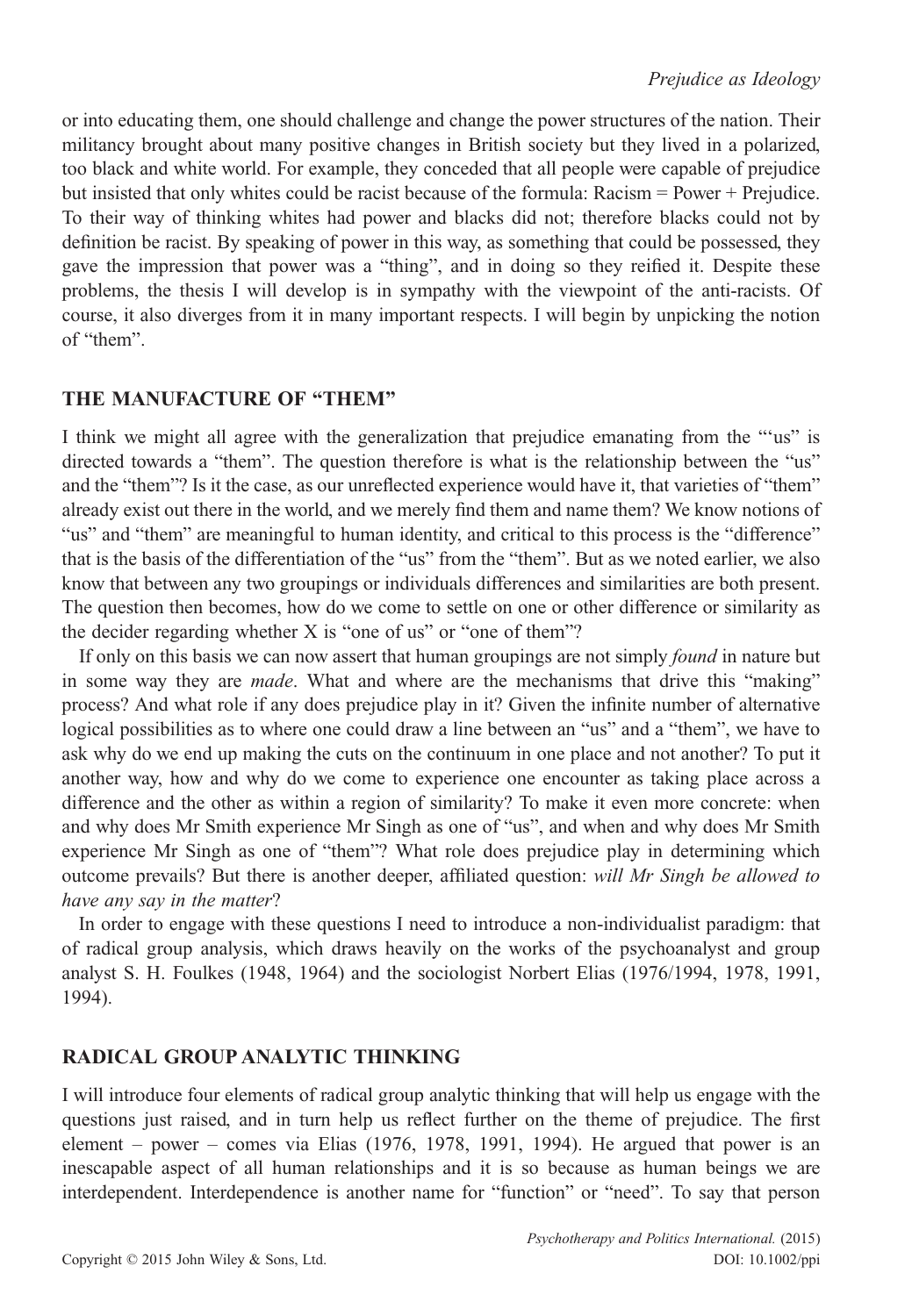A has a function for person B is to say that B needs A. If B needs A, we can say that A has power "over" B. However, the reverse will also be true, but not in the same way. Hegel (1977) famously showed that the slave was not entirely powerless; the master needed the slave, even if it were only in the minimal sense of needing the slave to continue to exist in order to be exploited. One can see then that the relationship between A and B is interdependent even while it is bound to be asymmetric. A constrains B and *vice versa*. It is these kinds of enabling constraints that are described as power relations. Elias said that power is not a thing; it is not an amulet that one individual possesses which another may wrest from them. No one can be completely powerless or completely powerful. Power is first and last a relational attribute. Thus we can say that all human relationships are of necessity power relationships.

The second element consists of a challenge to the metapsychological assumption that the social and psychological worlds are fundamentally different levels of existence. Both Foulkes (1948, 1964) and Elias (1976/1994, 1978, 1991, 1994) dissolved this dichotomy. They did not propose the more limited idea that these two regions influence each other: this would be to retain an idea of the two regions as separate. They propose something much more fundamental: that the two are aspects of the same process. Foulkes offered a helpful analogy. Imagine we are each driving on our particular journeys. In this we are akin to autonomous individuals. But we end up in a traffic jam. It now appears to each of us that there is something "outside" me that is acting "against" me, preventing me from exercising my autonomy. The name we give this kind of experience – an experience that we actually help create, sustain, and remain integral  $to -$  is society.

The third element reverses the usual arrangement between the individual and social. The logic of psychologies that suppose that individuals are prior to society leads one to think of the social "we" as secondary, as something that is constituted by the coming together of a number of preexisting individual "I's". It follows that the forms that these societies take will be driven by the goings on in the internal worlds of the individuals coming together. Individualism of this kind is endemic to many schools of philosophy as well as psychoanalysis. This way of thinking takes the social to be something optional – as something that individuals may or may not choose to create at a later date. This is clearly absurd. Despite it sounding counterintuitive, societies are prior to the individuals that constitute them.

This line followed by radical group analysis reverses individualism, saying that the "I" is constituted by the varieties of "we" that one is born into. Each of us, as *particular* individuals, is born into pre-existing societies constituted by a multiplicity of overlapping and conflicting cultures. The cultures themselves, as well as the relationships between cultures, are constituted by power relationships. As each of us "grows", we imbibe of necessity the pre-existing cultural norms, habits, beliefs, and ways of thinking that we are born into. These introjections are not taken into a pre-existing self; rather they actually contribute to the formation the self. Further, because the relationships between the varieties of "we" are of necessity power relationships, the "I" – the "me" – is constituted at the deepest of levels by and through the power relationships that are part of the social fabric into which one is born.

Foulkes (1948, 1964) did not espouse a kind of social determinism in which human beings are mere pawns of social forces. To think in this way does not mean that one is denying the existence of individuals, each with their unique sense of self, or denying that they are biological beings in bodies. To go back to the driving analogy, although each car and driver constitutes and contributes to the traffic jam, they remain nonetheless individuals with their personal thoughts and desires.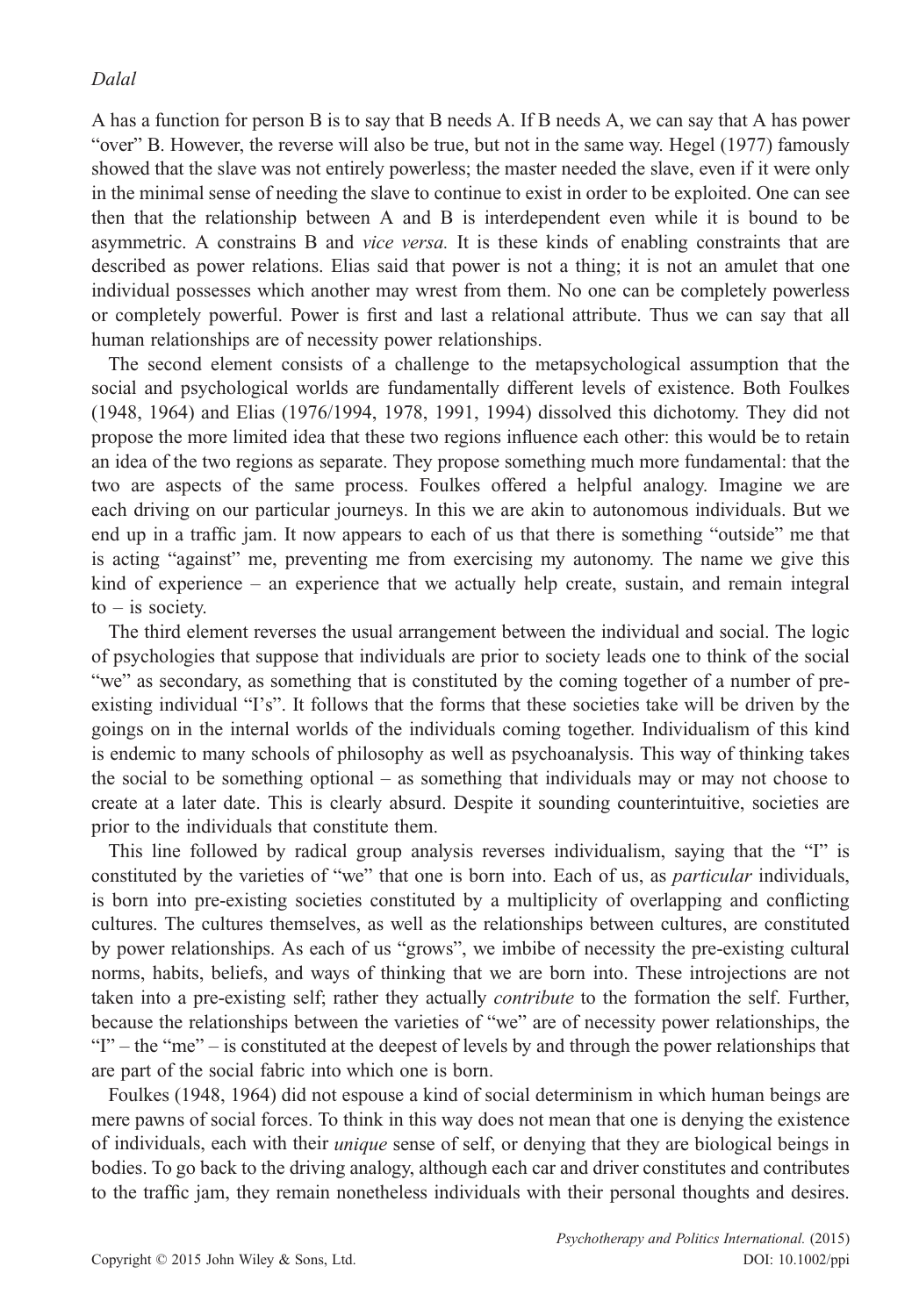These thoughts and desires, although personal, are not prior to the social but are deeply informed and constituted by the social. The personal is the social *personalized*, and so we find ourselves sharing thoughts and feelings with others without any need for the mechanisms of projection or contagion. For example, some of those shared beliefs and feelings of disparagement might be that the traffic jam is being caused by women drivers, or bus drivers, or taxi drivers, or that there are too many immigrants with too much money clogging up our roads with their limousines, and so on.

The fourth element concerns the notion of belonging. Foulkes (1948, 1964) asserted that there is a fundamental need in all human beings to belong – to be part of an "us" – and that this is a necessary condition for an experience of psychological wellbeing. But even to put it in this way, to say that there is a need to belong, misrepresents the situation, as it implies that there is the possibility of not belonging. We cannot not belong.

The attributes of human beings vary on a continuum which our minds break up into discrete bits and pieces. How is this accomplished? The social psychologists have shown that we act in unconscious ways to create groupings and to make them appear more distinct and discrete than they actually ever can be. First, having made a cut in the continuum, our minds then play a cognitive trick on us. We tend to perceive those within each of the groupings as more similar than they actually are and we tend to perceptually exaggerate the differences between the groupings so they seem more different than they actually are. Power relations being equal (which is never actually possible), we tend to favour "us" groups as one of the means by which the groups are distanced from each other. (Tajfel, 1981; Brown, 1995).

The emotions also come into play and help in the distancing process by idealizing one grouping and denigrating the other. It seems to me that the emotions of repugnance, disgust, hate, envy, and the like are the instruments used to make and sustain the cut between the "us" and the "them". I will say more about this in a moment, but before then let me bring in some Winnicott because his developmental schema accords well with the arguments being proposed here.

Winnicott (1982) wrote that at some point the infant experiences an "I am" moment. Prior to this moment the infant's sense of self was indistinguishable from its environment. In this existential moment, elements of the self are gathered together. But, Winnicott has told us, this is also a paranoid moment because the infant fears attack from the elements that the infant has effectively repudiated and excluded as not-me. Winnicott said (and I agree with him) that group formation is a similar process to this. In the moment an "us" is constituted, one fears those that one has excluded, because they have been excluded (Dalal, 1998, 2002).

## THE ACT OF NAMING: THE PARADOX OF BELONGING

The notion of belonging only makes sense when two conditions are fulfilled. First, in order to belong to one thing, there needs to be something that one does not-belong to. Second, some have to be excluded from a belonging. Without these two conditions, a belonging would be infinite, encompass everything, and therefore be meaningless. Thus the act of inclusion necessitates a simultaneous act of exclusion.

There follows a further complication. The act of categorization, the act of using a name, not only involves the exclusion of elements deemed to be not part of the name, but also gives a false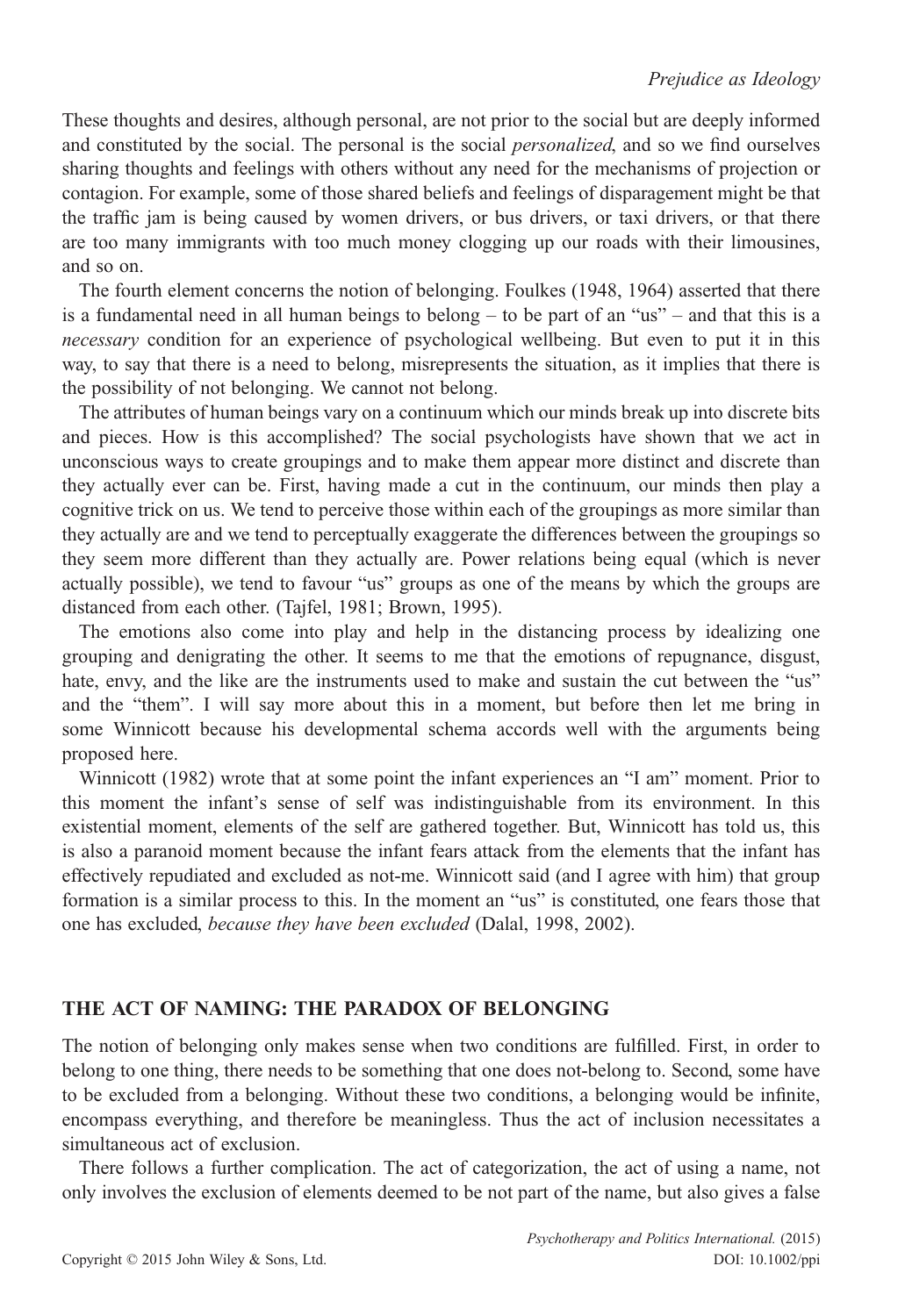impression of cohesion and homogeneity to those who are deemed to be a part of the name. When we look closely within the categories of say "the nobility" or "the English", we find not unity and homogeneity but conflict and diversity. Court society was and is famously riven by intrigue and factions jostling for positions of power. It gives the impression of and, indeed, is actually experienced as a singular entity when it is confronted by, for example, revolutionary mobs. In such a moment, the internal differences within the nobility and in the mob disappear from view as well as experience.

Here is the paradox: as soon as one tries to get a hold of an identity, it disintegrates in one's hand. The impossibility of getting a hold of the essence of an "us" impels one to focus on the not-us. This focus helps sustain the illusion of substance and unity of an "us" and simultaneously renders the impression that they too "are all the same as each other", and usually the same in some negative way: immoral, lazy, and so on (Dalal, 2002). Despite using the language of instincts, this is exactly what Freud (1930) was onto when he said:

The advantage which a comparatively small cultural group offers of allowing this instinct an outlet in the form of hostility against intruders is not to be despised. It is always possible to bind together a considerable number of people in love, so long as there are other people left over to receive the manifestations of their aggressiveness. (p. 114)

## BACK TO PREJUDICE

You can probably already see where I am heading. The problematic is the creation and maintenance of human groupings; what I hope is becoming increasingly evident is the role that prejudice plays in this ongoing process. Let me reprise some of the preceding discussion. It is not the case that one simply "finds" a difference which one then finds oneself responding to. Rather, one finds oneself emphasizing certain differences in order to create a differentiation. Norbert Elias' (1994) great work *The Civilizing Process* has much to teach us on this matter. In this work he drew on books of etiquette written from the early Middle Ages onwards to demonstrate convincingly that the key function of the systems of etiquette utilized by the European nobility was to make and maintain a distinction between themselves and the rest. Once a certain convention was established within the nobility, those of lower rank inevitably emulated the behaviours of their betters and in doing so blurred the lines of distinction. This then prompted refinements in the attitudes and behaviours of the privileged in order to re-establish the boundary around the blue-blooded. In time these refinements too come to be taken up by the lower orders, and this in turn drove the aristocracy to further embellish the system of manners which sustained their distinction, and so on.

It is important to note that this is not at all a conscious process; rather it is a movement that evolves, which is given a *post hoc* rationalization, for example, by aesthetics or hygiene. The same sorts of mechanism came to be used to make distinctions between nations and, in a sense, create them. The manufacture of the so-called races was born out of similar imperatives (Dalal, 2002). Mary Douglas's (1995) seminal work *Purity and Danger* speaks to this theme, as does the work of the contemporary French philosopher/sociologist Pierre Bordieu (2010).

The function of a difference is to make a differentiation between the "haves" and the "must-nothaves". I will now draw on Elias and Scotson (1994) to throw further light on the role of prejudice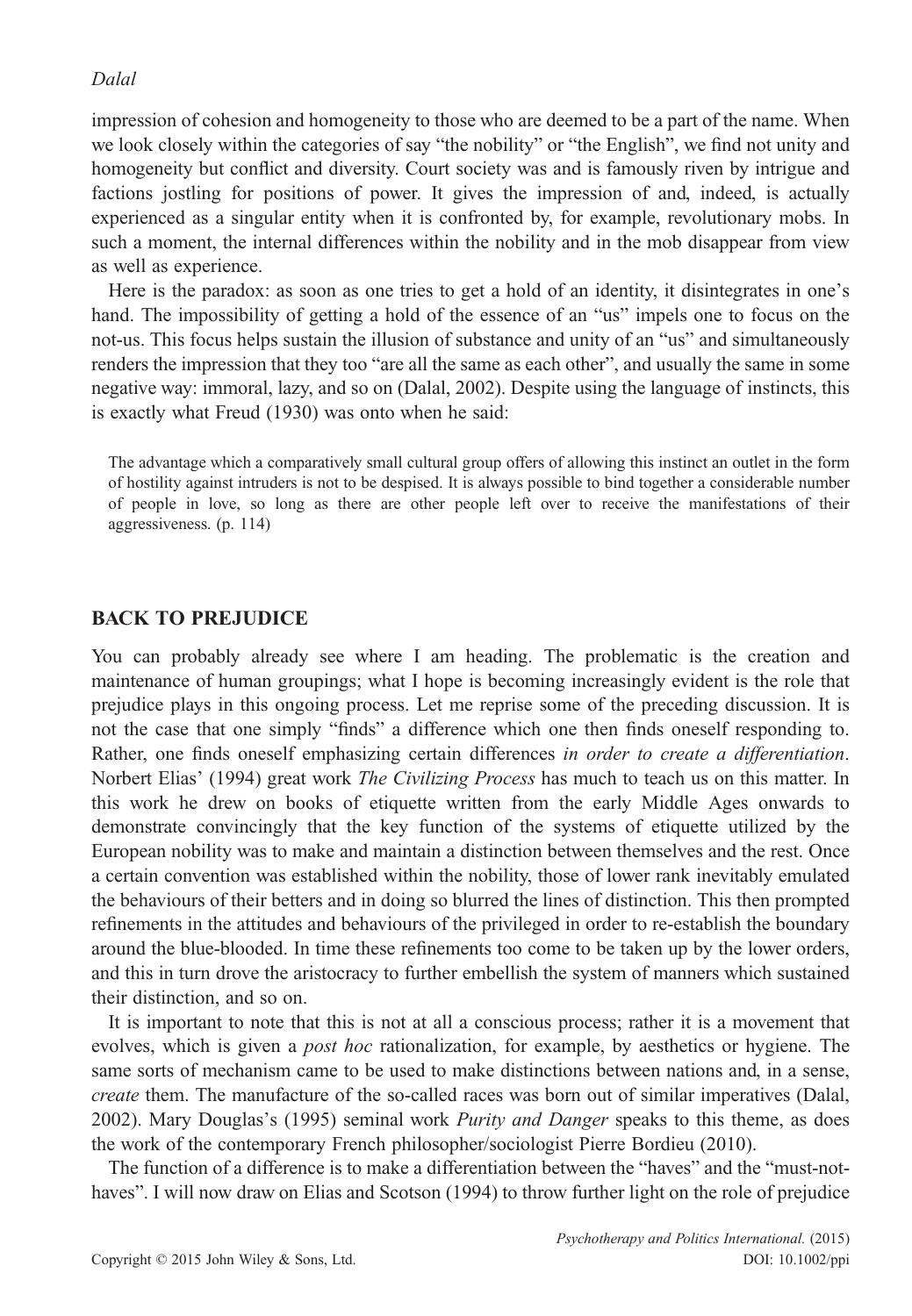in creating and sustaining the divides. In the 1960s they studied the relationship amongst the inhabitants of a town in the north of England which they called Winston Parva. In particular, they looked at the relationships between "the Established" and "the Outsiders" who came in from London and lived on the estates. Despite the fact that there was no real difference between these two groupings, and the fact that those who lived in the village had not been there many years before the Outsiders, the Established had the upper hand; they had more power. They were able to:

impose on newcomers the belief that they are not only inferior in power but inferior by "nature" to the established group ... and this internalization by the socially inferior group... as part of their own conscience and self-image powerfully reinforces the superiority and the rule of the established group. (Elias & Scotson, 1994, p. 159; emphasis added)

Elias and Scotson (1994) described informal gossip mills that disseminated information in a highly selective and partisan way. The gossip streams were full of praise-gossip concerning the Established based on a "minority of the best" and blame-gossip concerning the Outsiders modelled on a "minority of the worst". These emotional generalizations are what we know as idealization and denigration which Freud (1915) spoke of in the language of primary and secondary thinking, and Matte-Blanco (1988) spoke of in the language of symmetric and antisymmetric logic.

The fact that the Established were cohesive and had a close-knit structure meant that their gossip streams flowed readily along tried and tested channels. In the Outsider territory there was no such structure so the flow of counter-gossip was much less effective. The stigmatization of the Outsiders served to keep them outsiders, thus excluding them in all sorts of ways but without recourse to violence. The fact that there were many similarities between the Established and the Outsiders demanded that the boundary between the two groups was constantly patrolled by the gossip merchants, ensuring that the "we" stay good and the "they" stay bad. So one of the tasks of gossip is to iron out heterogeneity by ignoring facts that counter the ideology and emphasizing facts that feed into the ideology.

Another way of describing the situation is this: the gossip streams constructed powerful emotional barriers between the Established and the Outsiders which disabled the possibility of migration between the two groups. "This emotional barrier accounts for the often extreme rigidity in the attitude of established groups towards outsider groups" (Elias, 1976, p. xxii). The aetiology is significant: it is not the emotional barrier that causes the division, but the emotional barrier is constructed to facilitate the maintenance of the division and so the retention of the power differential.

Another function that Elias and Scotson (1994) attributed to gossip was that of social control of both the in-group and the out-group. One way it achieved this was to expose a person of the ingroup if they had dealings that were deemed inappropriate with the out-group. The person was stigmatized and marginalized from the in-group and the mantle of group charisma was withdrawn from them. The effect of this was to enhance group cohesion and also to work against any integrationist tendencies.

The ideology was so strong that even twenty years after the arrival of the evacuees the older residents of the "village" still spoke of people from the Estate as "foreigners", saying that they "couldn't understand a word that they say" (p. 20).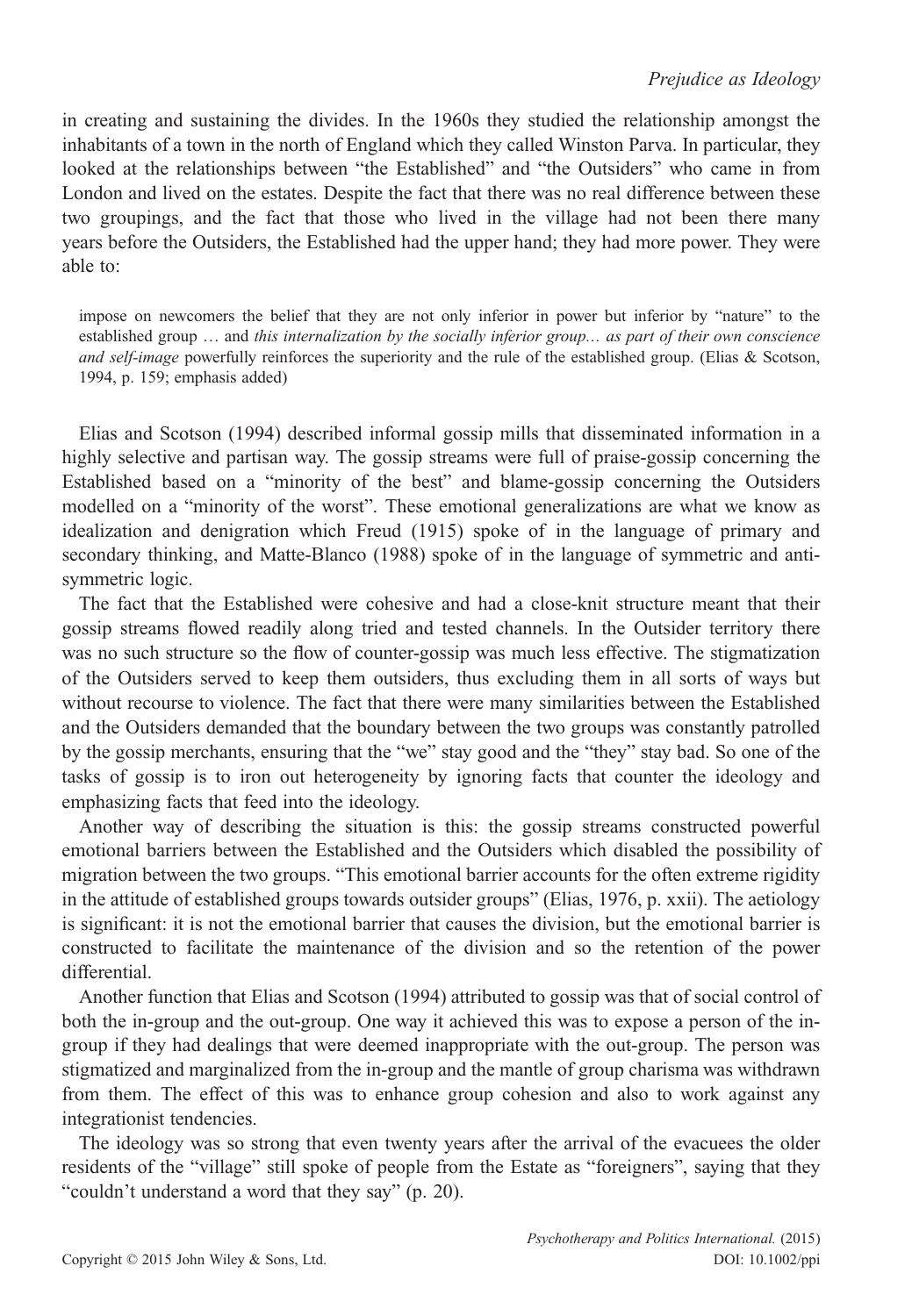# IDEOLOGY

I have said almost nothing so far about the other central term in my title: ideology. Ideology is unconscious; it is the taken-for-granted that is utilized in formulating ideas and experiences. It provides the categories we use in our thinking. Ideology is the basis of what we call common sense, legitimating the interests of interest groups in ways that are hard to recognize. This is because the work of ideology is to give the historical and contingent the appearance of the natural and inevitable. As Harland (1987) said:

The individual absorbs language before he can think for himself: indeed the absorption of language is the very condition of being able to think for himself … Words and meanings have been deposited in the individual's brain below the level of conscious ownership and mastery. They lie within him like an undigested piece of society (pp. 12–13)

Elias (1991) shared this view. Language according to Elias is not a passive means of representing the world – it actively informs the sort of world one experiences. He said that language provides people with "the means of orienting themselves far beyond the field of their personal experience" (p. 125; italics added). To my mind, he was describing prejudice. This prejudice is not just disseminated by gossip – it exists as a kind of a priori, as unreflected social norms. I have been arguing that the work of prejudice is not visible, but unconscious, and that it is in the service of creating and sustaining "us" and "them" groups. I am going to end by briefly saying something about the last term in my title, which I enclosed in parenthesis to signal that it is a kind of afterthought.

## THE CREATION OF "US" AND "THEM" GROUPS IN SOCIETY – AND PSYCHOANALYSIS

Our profession is riven by sectarianism, not only in the inner sanctum of the Institute of Psychoanalysis between the Kleinians, Freudians, and Middle Group, but also more generally in the field of psychotherapy. The forms of gossip and prejudice are manifold, subtle and not so subtle. Take, for example, the attempt to form the umbrella body for all psychotherapies – the United Kingdom Council for Psychotherapy (UKCP). This endeavour floundered when those of the analytic persuasion decided to leave the UKCP. It is no coincidence that it was the schools that held the "high" ground in terms of prestige and power that split off to form a new body, the British Psychoanalytic Council (BPC). To be sure, the "rational" manifest reason was couched in terms of standards, methodology, and belief systems, but the hidden latent reason is to be found in the pragmatics of the situation, by which I mean the power relations. If you hold the high ground then you have more access to the resources – bluntly, patients – and from that follows money.

Now, this is a very distasteful thought, and so, like all uncomfortable thoughts, there is an enormous resistance to knowing about it and it is denied. Are group analysts a part of the psychoanalytic "us"? The notion of "analysis" would suggest yes. Many of my group analytic colleagues do indeed consider themselves a part of the psychoanalytic "us". However, when it comes to supervising or teaching trainings linked to the BPC, this counts for nothing; a line is drawn: only members of the BPC are allowed to supervise and train on BPC trainings. The same is not true of most UKCP trainings which very often call on the services of members of the BPC.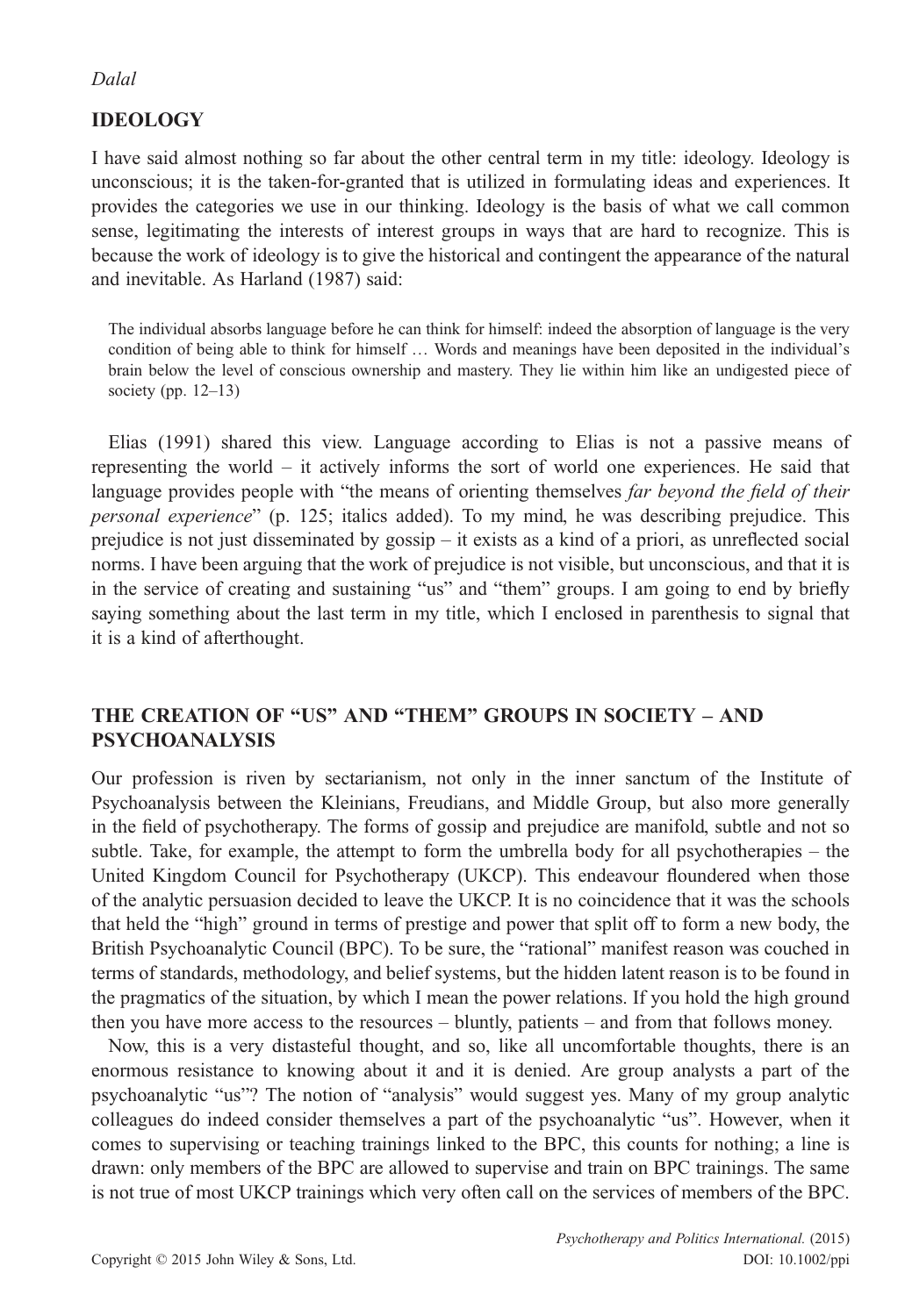This asymmetry acutely demonstrates the power relations that our field is patterned by. Recall Mr Smith and Mr Singh. It is the one with more power who is able to determine who is one of "us" and why. Some people have the power to name, whilst others find themselves named.

The processes of inclusion and exclusion in our profession take many shapes and forms. Who referrals are made to? Who is invited to teach? Who is being recommended as supervisor or therapist? Who is being cited in journal articles and books? And so on. In my view, people do not just gather or form because of similarity; rather, they group around vortices of power but use their similarity to hide these vortices from view and deny their existence. The pertinent thing is that all concerned are unaware of the entire process, and this is an expression of the social unconscious.

In sum, I have been arguing that prejudice-as-ideology is a key ingredient in the process in which "an other" is turned into "The Other".

#### ACKNOWLEDGEMENT

This article is based on a talk given at the Freud Museum, London on November, 2014.

#### **REFERENCES**

Bordieu, P. (2010). Distinction: A Social Critique of the Judgement of Taste. London, UK: Routledge. Brown, R. (1995). Prejudice. Oxford, UK: Blackwell.

- Dalal, F. (1998). Taking the group seriously. London, UK: Jessica Kingsley.
- Dalal, F. (2002). Race, colour and the processes of racialization: New perspectives from group analysis, psychoanalysis, and sociology. Hove, UK: Brunner-Routledge.
- Dodd, V. (2012, 12 June). 'Police up to 28 more times likely to stop and search black people study'. The Guardian.
- Douglas, M. (1995). Purity and danger: An analysis of the concepts of pollution and taboo. London, UK: Routledge.
- Elias, N. (1978). What is sociology? New York, NY: Columbia University Press.
- Elias, N. (1991). The symbol theory. London, UK: Sage.
- Elias, N. (1994). Introduction. In N. Elias & J. Scotson (Eds.), The established and the outsiders (pp. xv–lii). London, UK: Sage. (Original work published 1976)
- Elias, N. (1994). The civilizing process. Oxford, UK: Blackwell.
- Elias, N., & Scotson, J. (1994). The established and the outsiders. London, UK: Sage. (Original work published 1976)
- Foulkes, S. H. (1948). Introduction to group analytic psychotherapy. London, UK: William Heinemann Medical Books.
- Foulkes, S. H. (1964). Therapeutic group analysis. London, UK: George Allen & Unwin.
- Freud, S. (1915). The unconscious. In J. Strachey (Ed. & Trans.), The standard edition of the complete psychological works of Sigmund Freud (Vol. 14, pp. 161–215). London, UK: Hogarth Press.
- Freud, S. (1930). Civilization and its discontents. In J. Strachey (Ed. & Trans.), The standard edition of the complete psychological works of Sigmund Freud (Vol. 21, pp. 59–145). London, UK: Hogarth Press.
- Harland, R. (1987). Superstructuralism. London, UK: Methuen.

Hegel, F. (1977). Phenomenology of spirit. Oxford, UK: Clarendon Press.

- Matte-Blanco, I. (1988). Thinking, feeling, and being. London: Routledge, UK.
- Shepherd, J. (2011, 27 May). 14,000 British professors but only 50 are black. The Guardian.
- Tajfel, H. (1981). Social stereotypes and social groups. In J. C. Turner & H. Giles (Eds.), Intergroup behaviour (pp. 144–167). Oxford, UK: Blackwell.

Thorpe, V. (2010, 18 July). 'Women Still Supporting Act in UK Music Scene'. The Observer.

Winnicott, D. W. (1982). The maturational process and the facilitating environment. London, UK: Hogarth Press.